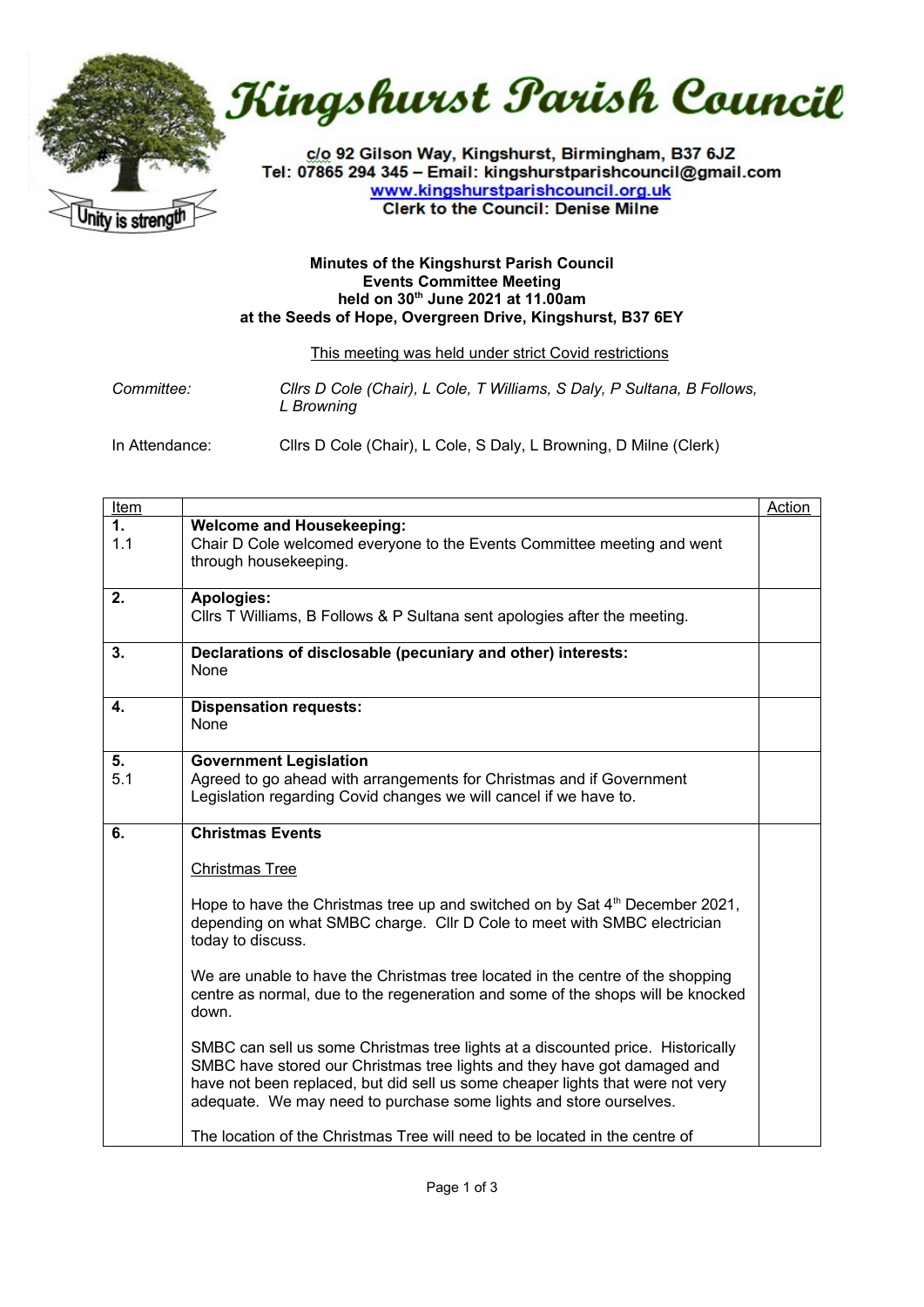| Kingshurst, near an electric point so will have to be somewhere in the Parade,<br>but not inside the parade due to the regeneration. The canopy on top of the<br>Youth Centre or Cafe is a possibility, to discuss with electrician if feasible locate<br>tree by Redwood House. We feel that the canopy would be a better option.                                                                                                                                                                                                                                                                                                                                                                                                                               | DC                                                                                                                                                                                                                     |
|------------------------------------------------------------------------------------------------------------------------------------------------------------------------------------------------------------------------------------------------------------------------------------------------------------------------------------------------------------------------------------------------------------------------------------------------------------------------------------------------------------------------------------------------------------------------------------------------------------------------------------------------------------------------------------------------------------------------------------------------------------------|------------------------------------------------------------------------------------------------------------------------------------------------------------------------------------------------------------------------|
| Ask SMBC about having Christmas lamp lights.                                                                                                                                                                                                                                                                                                                                                                                                                                                                                                                                                                                                                                                                                                                     | DC                                                                                                                                                                                                                     |
| <b>Christmas Party</b>                                                                                                                                                                                                                                                                                                                                                                                                                                                                                                                                                                                                                                                                                                                                           |                                                                                                                                                                                                                        |
| To be held on Saturday 11 <sup>th</sup> December, 10.00am to 4.00pm.                                                                                                                                                                                                                                                                                                                                                                                                                                                                                                                                                                                                                                                                                             |                                                                                                                                                                                                                        |
| SMBC have gave us permission to use the Library for the Christmas party for the<br>community (Alison McGrory). Staff are available until 4.00pm.<br>To seek<br>permission to see if we are able to open the library early on and lock up at<br>5.00pm to give us time to clear up.                                                                                                                                                                                                                                                                                                                                                                                                                                                                               | <b>Clerk</b>                                                                                                                                                                                                           |
| Victorian fancy dress for councillors (not compulsory).                                                                                                                                                                                                                                                                                                                                                                                                                                                                                                                                                                                                                                                                                                          |                                                                                                                                                                                                                        |
| Children must be accompanied by an adult.                                                                                                                                                                                                                                                                                                                                                                                                                                                                                                                                                                                                                                                                                                                        |                                                                                                                                                                                                                        |
| Tent<br>$\bullet$<br>Father Christmas/Costume (Youth Centre)<br>$\bullet$<br>party food platters - Costco<br>$\bullet$<br>Greggs - doughnuts/mince pies<br>Circus Mash<br>$\bullet$<br>Choir – local primary schools and Connection Church Centre (12 & 3pm)<br>$\bullet$<br>Merry Go Round (small fee for token access)<br>$\bullet$<br>Tombola (Youth Centre)<br>$\bullet$<br>Prizes (donations required)<br>$\bullet$<br>Stalls - KJRA, Allotments, Jean Johnson, Hospital<br>$\bullet$<br>Mulled wine<br>$\bullet$<br>Hire of costumes prices<br>$\bullet$<br>Tokens (Youth Centre)<br>$\bullet$<br><b>Tickets for Tombola</b><br>$\bullet$<br>Juggler/Clown/Balloon modelling hire<br>$\bullet$<br>Side room of Library to be used for art and craft making | <b>Clerk</b><br><b>Clerk</b><br><b>Clerk</b><br><b>Clerk</b><br><b>Clerk</b><br>Clerk<br>Clerk<br><b>Clerk</b><br>Clerk<br>Clerk<br><b>Clerk</b><br><b>Clerk</b><br><b>Clerk</b><br><b>Clerk</b><br>Clerk<br><b>BF</b> |
| Invite Mayor to attend between 1pm and 3pm if possible.                                                                                                                                                                                                                                                                                                                                                                                                                                                                                                                                                                                                                                                                                                          | Clerk                                                                                                                                                                                                                  |
| To include information in newsletter.                                                                                                                                                                                                                                                                                                                                                                                                                                                                                                                                                                                                                                                                                                                            | DC                                                                                                                                                                                                                     |
| Remembrance Day<br>A service will take place at St Barnabus Church at 10.30 on Sunday 14 <sup>th</sup><br>November 2021. Clerk to arrange a bugler.                                                                                                                                                                                                                                                                                                                                                                                                                                                                                                                                                                                                              | <b>Clerk</b>                                                                                                                                                                                                           |
| Clerk to liaise with Jean Johnson with regards to a buffet for after the service and<br>a budget.                                                                                                                                                                                                                                                                                                                                                                                                                                                                                                                                                                                                                                                                | Clerk                                                                                                                                                                                                                  |
|                                                                                                                                                                                                                                                                                                                                                                                                                                                                                                                                                                                                                                                                                                                                                                  |                                                                                                                                                                                                                        |
|                                                                                                                                                                                                                                                                                                                                                                                                                                                                                                                                                                                                                                                                                                                                                                  |                                                                                                                                                                                                                        |
|                                                                                                                                                                                                                                                                                                                                                                                                                                                                                                                                                                                                                                                                                                                                                                  |                                                                                                                                                                                                                        |